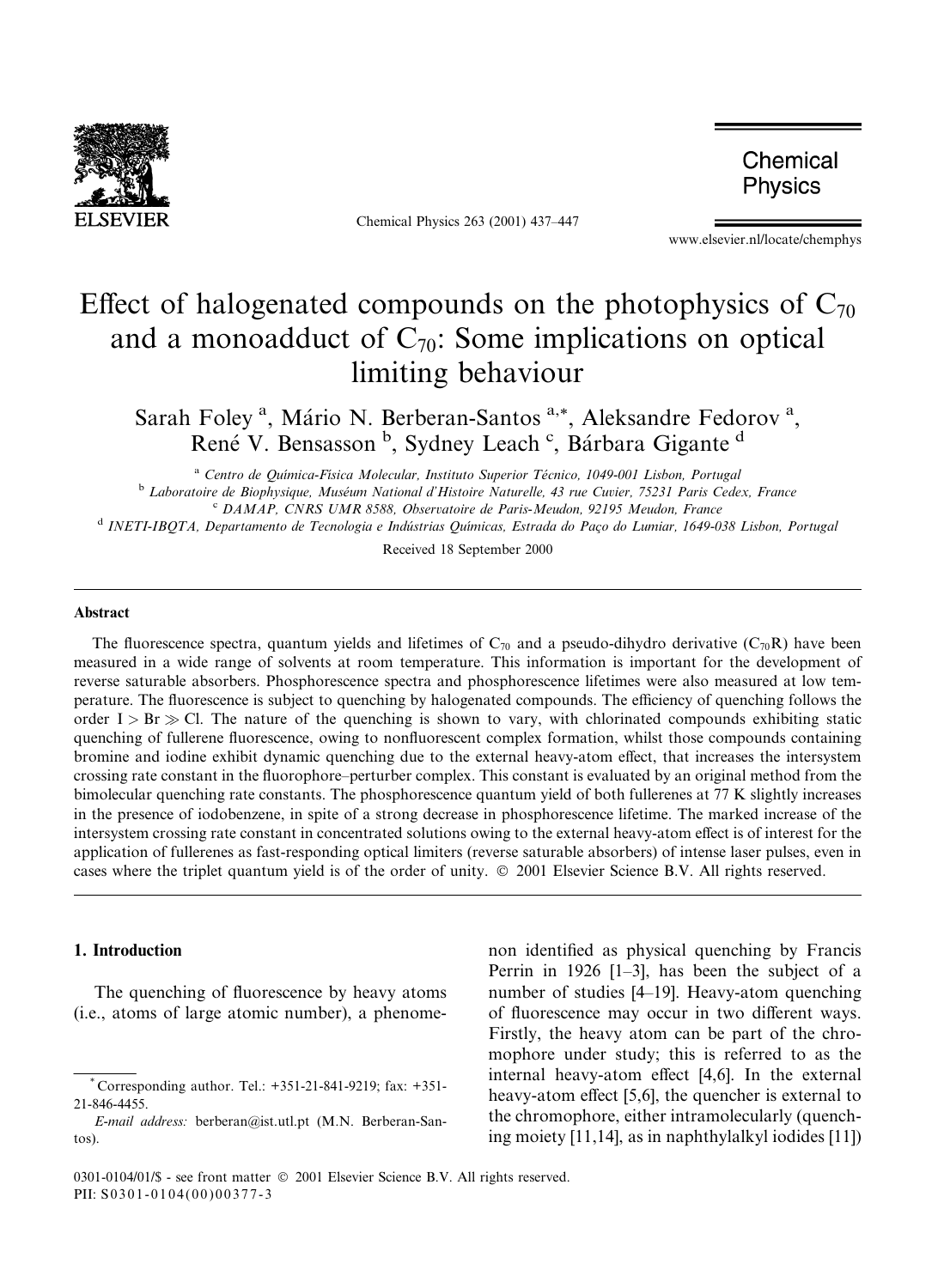or intermolecularly, as the quencher (e.g.  $I^-, Xe$ ) or part of the quencher (e.g.  $CH_3I$ ,  $Hg(CH_3)_2$ ). The external process requires close contact between perturber and fluorophore, usually in the form of a statistical (contact) charge-transfer complex (exciplex with binding energy smaller than  $kT$ ). In fluid media, this complex is short-lived, as it is both brought about and broken apart by the incessant diffusive motion of quencher and fluorophore. In rigid media, e.g. low temperature organic glasses, diffusion is prevented and the quenching is static: the perturber is effective only in statistical pairs, trios, etc. that were trapped upon cooling.

McClure's [4] theoretical and experimental results, as well as the experiments by Kasha [5], conclusively showed that the spin-orbit coupling strengthening by large atomic numbers, previously observed in atomic spectra (e.g. Hg), was also possible in molecules. The decrease of fluorescence quantum yield (radiative transition  $S_1 \rightarrow S_0$ ) is thus in most cases explained by an increase in the probability of the competing  $S_1 \rightarrow T_n$  radiationless transition of the fluorophore. In some exceptional cases however, the incorporation of one or more heavy atoms in the molecule (internal effect) significantly shifts the singlet and triplet energy levels with respect to those of the unperturbed chromophore [20], modifying its photophysics in a manner unrelated to spin-orbit coupling strength variation.

The internal heavy-atom effect, resulting from the substitution of one or more light atoms (usually hydrogens) by heavy atoms (usually bromines or iodines) on a given chromophore, is gauged by the concomitant increase of the  $S_1 \rightarrow T_n$ intersystem crossing rate constant. In the case of the external heavy atom effect in fluid solution, simple Stern-Volmer kinetics is observed, and the effect is usually gauged by the magnitude of the bimolecular quenching rate constant [7,9,10, 13,20,21]. It was recently pointed out that it is also possible to obtain from the experimental results the unimolecular  $S_1 \rightarrow T_n$  intersystem crossing rate constant of the perturbed fluorophore [22]. It is this constant that can be directly compared with that of the unperturbed fluorophore.

In fluid solution, two distinct quenching processes of singlet excited molecules M\* by molecules Q, both implying molecular contact, are known [20,21]: (a) Static quenching, which involves the formation of a stable nonfluorescent complex. The emission lifetime of M\* remains constant but the luminescence intensity decreases with [Q], the concentration of Q. (b) Dynamic quenching, where the molecules M\* and Q come into contact through their random, diffusional motion. In this case, both the fluorescence quantum yield and the lifetime of M\* decrease with [Q]. This is usually the situation for external heavy atom quenching. Also for contact quenching, a further static process is possible [22] in rigid solution: for high concentrations of quencher, a significant fraction of statistical contact pairs, trios, etc. are trapped in the rigid matrix, and the fluorescence intensity is partially quenched, while the fluorescence decay becomes nonexponential [22].

The photophysics of  $C_{70}$  and monoderivatives is dominated by a very efficient intersystem crossing (quantum yield of triplet formation close to one [23]). It is therefore of interest to investigate if the intersystem crossing rate can be enhanced by the action of external perturbers, namely by the external heavy atom effect. This should be relevant to the use of fullerenes as optical limiters by reverse saturable absorption (RSA). There is presently great interest in materials with these nonlinear transmission properties, and the study of RSA by fullerenes is actively pursued  $[24–26]$ .

In this paper, the fluorescence quantum yields and singlet state lifetimes of both  $C_{70}$  and  $C_{70}R$ (a pseudo-dihydro derivative of  $C_{70}$ ) have been measured in both hydrocarbon solvents and halogenated solvents at room temperature, investigating the heavy atom effect on fluorescence quenching and the relative importance of the static and dynamic quenching mechanisms. This information as well as the relative phosphorescence quantum yield of the two fullerenes at 77 K in various solvents enabled us to determine the effect of heavy atoms on the nonradiative intersystem crossing rate as well as the radiative constant for phosphorescence.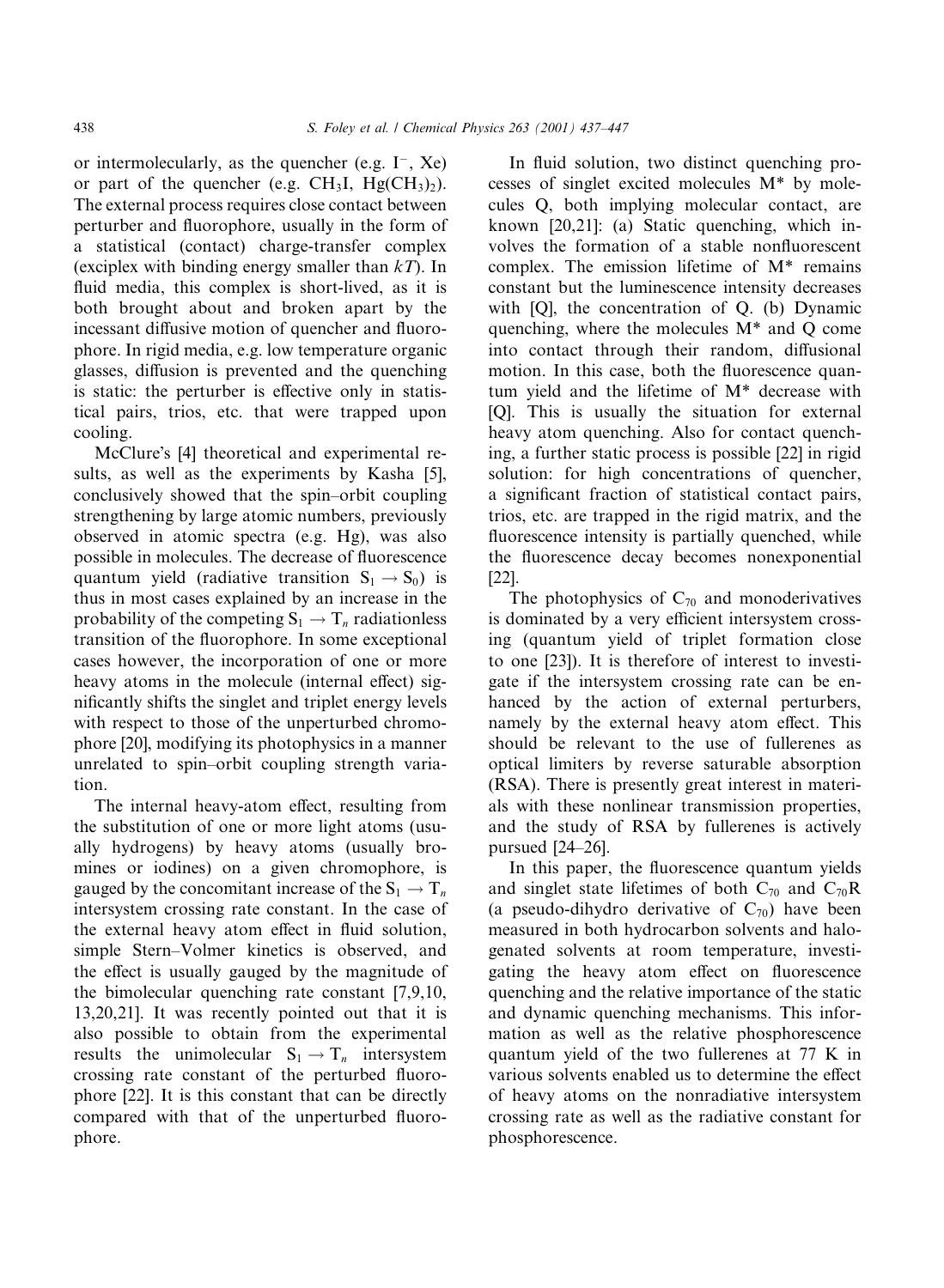#### 2. Experimental

# 2.1. Materials

 $C_{70}(>99\%)$  was obtained from Stefan Kaesdorf (Munich, Germany) and was used as received. The  $C_{70}$  monoadduct  $(C_{70}R)$  shown in Fig. 1, structurally a pseudo-dihydrofullerene, was synthesized as described previously [23,27].

All solvents used were of spectroscopic grade. For phosphorescence measurements two solvent mixtures were used: (a) methylcyclohexane-toluene (7:2,  $v/v$ ), denoted MT and, (b) MT + 10%  $v/v$ iodobenzene, denoted MTI. Both give good clear glasses at 77 K.

#### 2.2. Instrumentation and methods

Fluorescence spectra were obtained with a SPEX Fluorolog F112A fluorimeter. Fluorescence quantum yields ( $\phi_f$ ) for C<sub>70</sub> and C<sub>70</sub>R at room temperature were determined using solutions of  $C_{70}$  in toluene as the reference, for which [28]  $\phi_f = 5.7 \times 10^{-4}$ . For this purpose, the usual procedures were followed; namely, optical densities were matched, and refractive indexes corrections applied.

Singlet state lifetimes were determined using the single photon timing method as described previously [29]. Phosphorescence spectra at 77 K were obtained in the above mentioned fluorimeter using a specially adapted Aminco rotating can phosphorescence head. The excitation wavelength was

COOMe

Fig. 1. Structure of the  $\alpha$ -monoadduct of  $C_{70}$ , of the pseudodihydroderivative type (only one of the two isomers is shown). always 460 nm. Phosphorescence lifetimes at 77 K were measured by the modulation method, using a CW argon ion laser (514 nm) whose beam was passed through a mechanical chopper to produce equally spaced (typical period: 200 ms) 80 mJ square pulses with a duration of 5 ms. The emitted luminescence was passed through a RG695 filter before detection by a fast photodiode coupled to an oscilloscope.

# 3. Results and discussion

# 3.1. Steady state fluorescence

Figs. 2 and 3 show the normalized fluorescence spectra of  $C_{70}$  and  $C_{70}$ R, respectively, in a range of solvents at room temperature. As can be seen, the fluorescence maximum is red shifted on moving down the halogen series in both cases. A change in relative vibronic intensities in  $C_{70}$  when going from methylcyclohexane to bromobenzene is also evident: the first maximum, located at 652 nm in cyclohexane, red shifts and is intensified with respect to the second maximum, located at 696 nm in cyclohexane. This is similar to the observation made by Sun et al. [30] in hexane-tetrahydrofuran (THF) mixtures when increasing the THF fraction. The at the time puzzling "reverse Ham behaviour'' can now be analysed in the light of recent



Fig. 2. Normalised fluorescence spectra of  $C_{70}$  in methylcyclohexane ( $-$ ), CCl<sub>4</sub> (- - -) and bromobenzene ( $\cdots$ ).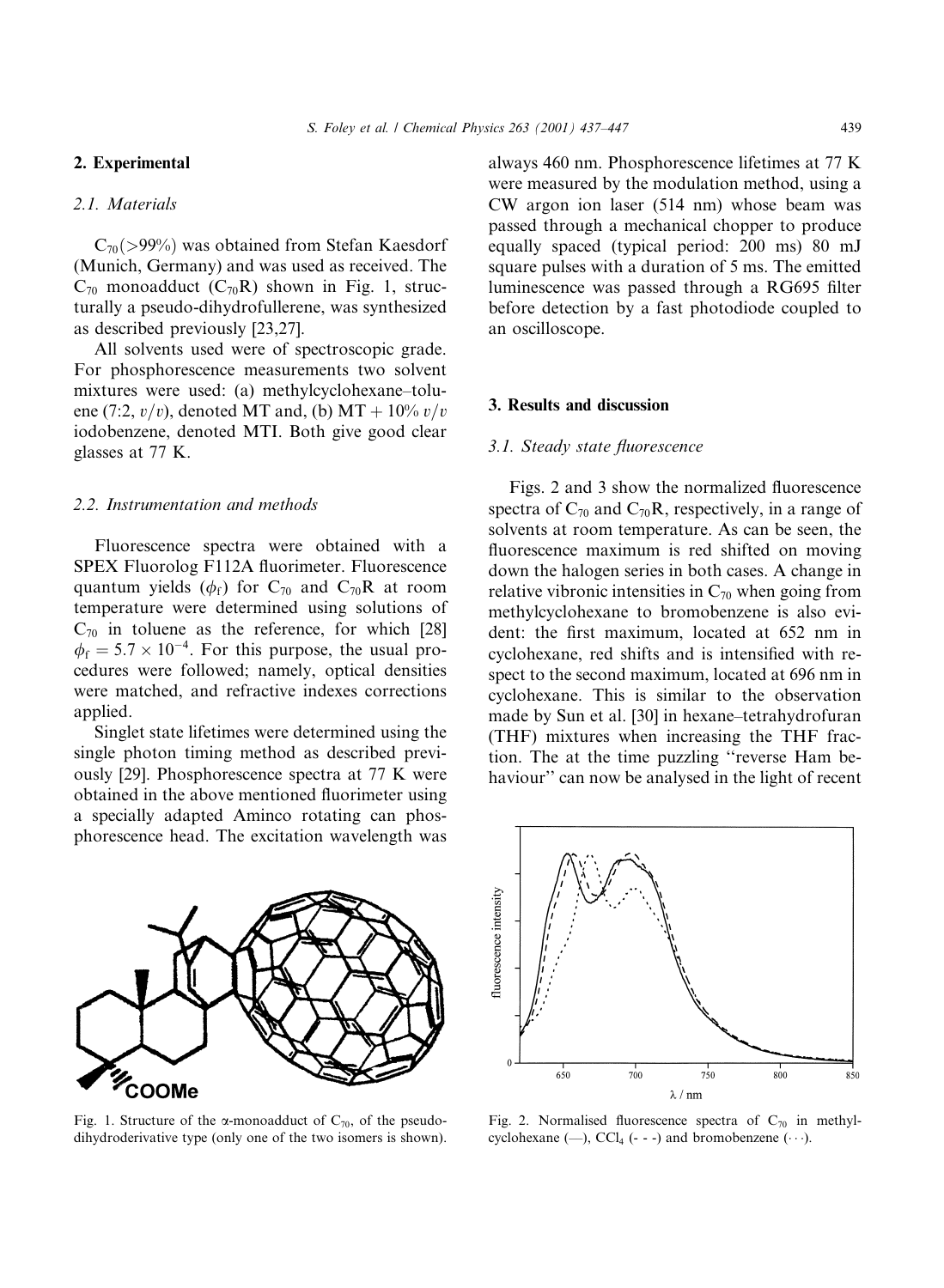

Fig. 3. Normalised fluorescence spectra of  $C_{70}R$  in methylcyclohexane  $(-),$  CCl<sub>4</sub>  $(\cdots)$ , bromobenzene  $(\cdots)$  and methyl iodide (- - -).

experimental and theoretical studies  $[18,31-34]$ . These showed that the first peak, located at 652 nm in methylcyclohexane, is associated with the weakly allowed  $S_2 \rightarrow S_0$  transition, while the shoulder, located at  $\approx 660$  nm in methylcyclohexane (not apparent in Fig. 2 owing to the wide emission band passes used), corresponds to the nearly forbidden  $S_1 \rightarrow S_0$  transition. An increased interaction with the solvent has thus the expected effect of preferential enhancement of the 660 nm transition, along with some red shift (668 nm in bromobenzene).

As can be seen in Fig. 3, the emission of  $C_{70}R$  is structureless, and its maximum intensity occurs at

 $702$  nm in methylcyclohexane,  $704$  nm in CCl<sub>4</sub>,  $709$ nm in bromobenzene and 712 nm in CH3I.

#### 3.2. Fluorescence quantum yields

As summarized in Tables 1 and 2,  $\phi_f$  values ranged from  $6 \times 10^{-4}$  to  $2 \times 10^{-4}$  for C<sub>70</sub> in methylcyclohexane and dibromomethane solvents respectively, and from  $7 \times 10^{-4}$  to  $5 \times 10^{-5}$  for  $C_{70}R$  in dodecane and methyl iodide solvents respectively. The  $\phi_f$  values are very similar for each fullerene in similar solvents.

## 3.3. Fluorescence lifetimes

The singlet state lifetimes of both  $C_{70}$  and  $C_{70}R$ are collected together in Tables 1 and 2. Lifetimes for  $C_{70}$  vary from 0.65 ns to 20 ps in methylcyclohexane and methyl iodide solvents respectively. For  $C_{70}R$ , lifetimes vary from 1.1 ns to 70 ps in dodecane and methyl iodide solvents respectively. The lifetimes observed in hydrocarbon and chlorinated solvents have nearly constant values. For bromo and iodo substituted solvents there is a marked reduction in fluorescence lifetimes.

# 3.4. Fluorescence quenching

As is evident from Tables 1 and 2 quenching of fullerene fluorescence occurs in all halogenated solvents as shown by a reduction in fluorescence quantum yields.

Fluorescence quantum yields and average singlet state lifetimes for  $C_{70}$  in various solvents at room temperature

| Solvent              | $\phi_{\rm f} / 10^{-4}$ | $\tau$ (ns) | Quenching process               |
|----------------------|--------------------------|-------------|---------------------------------|
| Methylcyclohexane    | 6.0                      | 0.65        |                                 |
| Toluene              | 5.7 <sup>a</sup>         | 0.65        |                                 |
| Dichloromethane      | 4.6                      | 0.63        | Static (nonfluorescent complex) |
| Chloroform           | 4.5                      | 0.60        | $^{\prime\prime}$               |
| Carbon tetrachloride | 5.1                      | 0.60        | $^{\prime\prime}$               |
| Chlorobenzene        | 5.4                      | 0.60        | $^{\prime\prime}$               |
| Dibromomethane       | 2.0                      | 0.25        | Dynamic                         |
| Bromoform            | 2.3                      | 0.25        | $^{\prime\prime}$               |
| Bromobenzene         | 2.5                      | 0.28        | $^{\prime\prime}$               |
| Methyl iodide        | $\overline{\phantom{a}}$ | 0.02        | Dynamic                         |
| Ethyl iodide         |                          | 0.11        | $^{\prime\prime}$               |
| Iodobenzene          |                          | 0.13        | $^{\prime\prime}$               |
|                      |                          |             |                                 |

<sup>a</sup> Reference value, taken from Ref. [28].

Table 1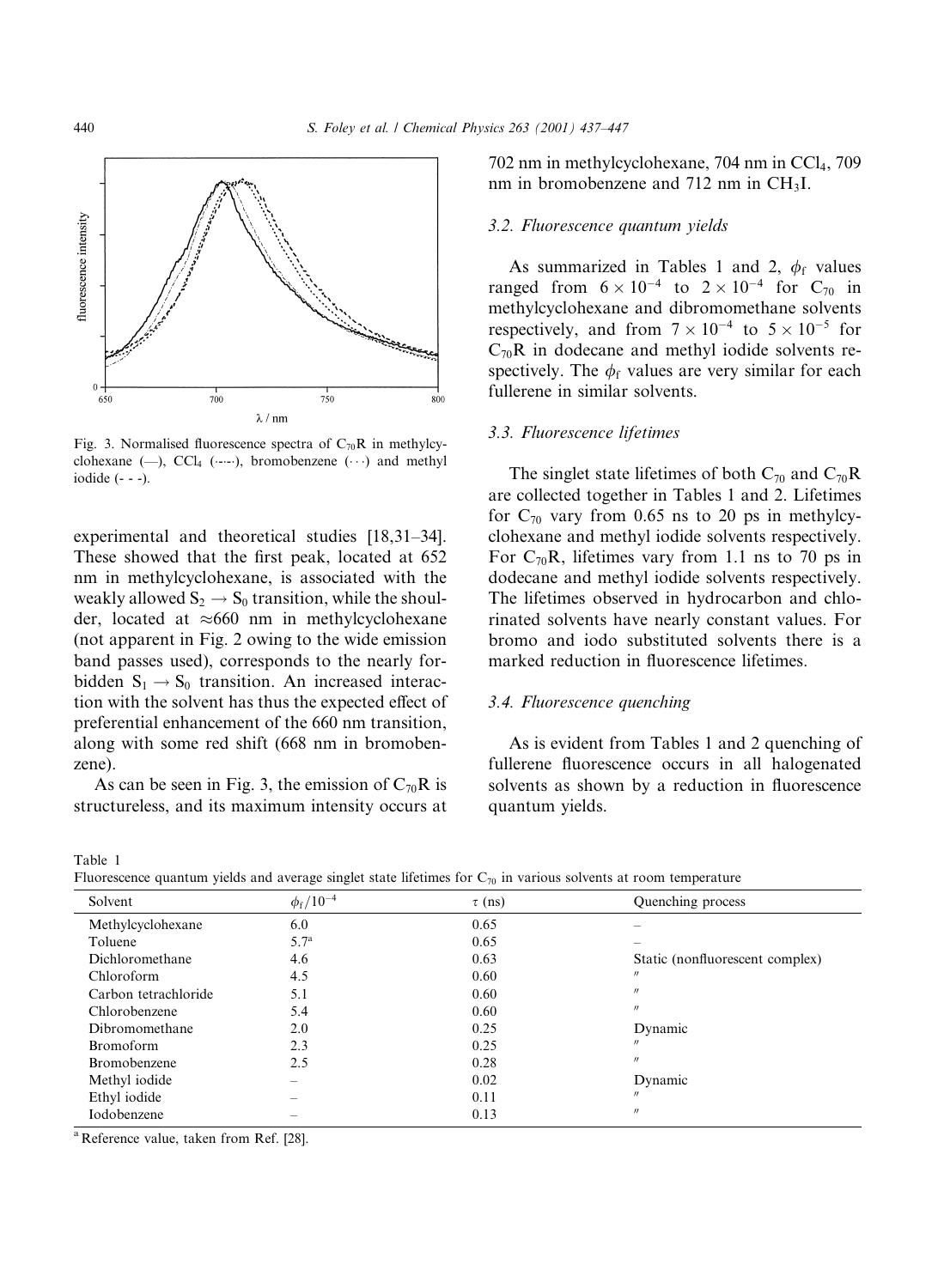| Solvent              | $\phi_{\rm f}$ /10 <sup>-4</sup> | $\tau$ (ns) | Quenching process               |
|----------------------|----------------------------------|-------------|---------------------------------|
| Dodecane             | 7.2                              | 1.1         |                                 |
| Carbon disulphide    | 7.2                              | 1.0         |                                 |
| Methylcyclohexane    | 6.6                              | 1.1         |                                 |
| Toluene              | 6.2                              | 1.1         |                                 |
| DMF                  | 5.8                              | 1.1         |                                 |
| Dichloromethane      | 4.1                              | 1.0         | Static (nonfluorescent complex) |
| Chloroform           | 4.1                              | 1.0         | $^{\prime\prime}$               |
| Carbon tetrachloride | 4.4                              | 1.1         | $^{\prime\prime}$               |
| Chlorobenzene        | 5.2                              | 1.1         | $^{\prime\prime}$               |
| Dibromomethane       | 2.8                              | 0.4         | Dynamic                         |
| <b>Bromoform</b>     | 3.4                              | 0.4         | $^{\prime\prime}$               |
| Bromobenzene         | 2.6                              | 0.4         | $^{\prime\prime}$               |
| Methyl iodide        | 0.5                              | 0.07        | Dynamic                         |
| Ethyl iodide         | 1.2                              | 0.09        | $^{\prime\prime}$               |
| Iodobenzene          | 1.4                              | 0.12        | $^{\prime\prime}$               |
|                      |                                  |             |                                 |

Table 2 ence quantum yields and average singlet state lifetimes for  $C_7R$  in various solvents at room temperature

The quenching of fluorescence of the fullerenes is shown in this section to be both static, in chlorinated solvents, and dynamic in bromo and iodo substituted solvents, as indicated in Tables 1 and 2. Both cases will be discussed in turn.

## 3.4.1. Static quenching

With reference to Tables 1 and 2 it can be seen that the fluorescence quantum yields in chlorinated solvents are reduced with respect to those obtained for hydrocarbon solvents such as toluene and methylcyclohexane. However, the singlet state lifetimes remain almost constant at  $0.60-0.65$  ns and 1.0–1.1 ns for  $C_{70}$  and  $C_{70}$ R respectively. Such results are indicative of predominant static quenching, i.e., the transition probability of the emitting fluorophores remains practically unchanged.

The fluorescence spectrum of  $C_{70}R$  in methylcyclohexane, containing chloroform as the quencher, maintains its shape but shows a decrease in intensity as a consequence of the above-mentioned static quenching process. Using the Stern–Volmer equation for static quenching by nonfluorescent complex formation,

$$
\frac{I_{\rm f}^0}{I_{\rm f}} = 1 + K_{\rm SV}[Q],\tag{1}
$$

by which  $K_{SV}$  is equal to the association constant of the nonfluorescent complex,  $K_e$ , it is possible to determine this association constant from a plot of  $I_f^0/I_f$  versus the concentration of the quencher. This plot is shown in Fig. 4 for  $C_{70}R$  in methylcyclohexane-chloroform mixtures. The determined Stern-Volmer constants are  $3.0 \times 10^{-2}$  dm<sup>3</sup> mol<sup>-1</sup> and  $5.3 \times 10^{-2}$  dm<sup>3</sup> mol<sup>-1</sup> for C<sub>70</sub> and C<sub>70</sub>R, respectively. These equilibrium association constants are very small and they show a negligible affinity between the fullerenes and the chlorinated solvents, which appear to form statistical contact complexes only. The measured values of the equilibrium



Fig. 4. Stern–Volmer plots for the quenching of  $C_{70}R$  fluorescence in methylcyclohexane by CHCl<sub>3</sub>: ( $\odot$ ) lifetimes ratio  $(\tau_0/\tau)$ and ( $\bullet$ ) intensities ratio ( $I_f^0/I_f$ ).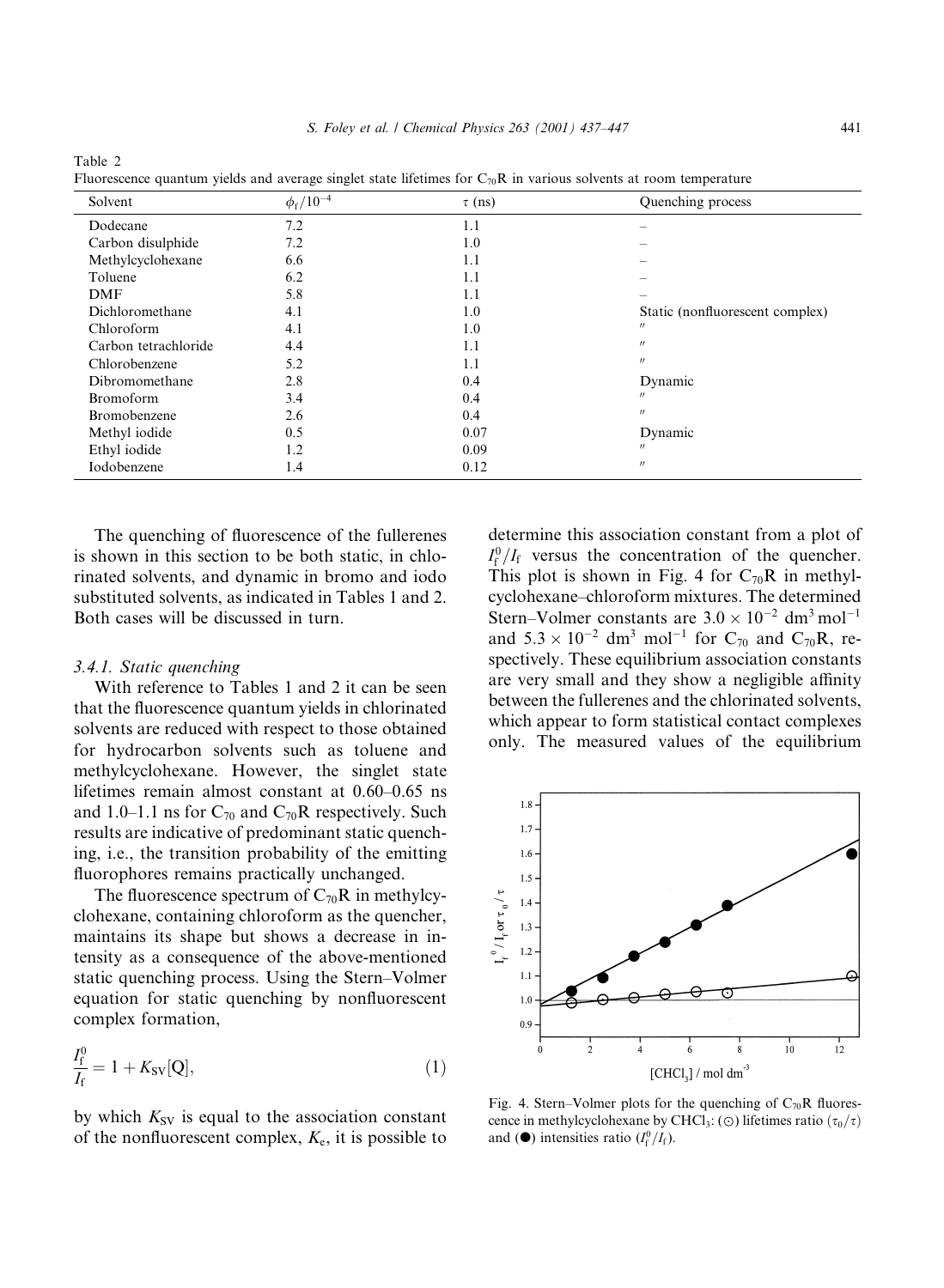association constants with chlorinated compounds are similar to those previously found for some aromatic hydrocarbons [35].

From  $K_e$  and using Eq. (2) below it is possible to estimate the fraction of fluorophore present as the nonfluorescent weak complex:

$$
\alpha = \frac{K_{\rm e}[Q]}{1 + K_{\rm e}[Q]}.\tag{2}
$$

The associated fractions in pure chloroform ( $[Q]$  = 12.5 mol dm<sup>-3</sup>) determined for C<sub>70</sub> and C<sub>70</sub>R are 0.3 and 0.4 respectively. Such values explain the reduction observed in the fluorescence quantum yields obtained in chlorinated solvents. Also evident from Fig. 4 is that the singlet state lifetimes for  $C_{70}R$  remain almost constant irrespective of the concentration of chloroform present in the solution (results are similar for  $C_{70}$ , but data is not shown).

One of the main assumptions behind Stern-Volmer kinetics is the invariance of the radiative rate constant with quencher concentration. This is reasonable if the quencher solutions are relatively dilute. However, when the quenching study covers the entire composition range, from the pure solvent to the pure (liquid) quencher, the question arises as to the validity of such an assumption. Indeed, an apparent quenching could in our case be solely due to the decrease of the radiative rate constant. The lifetime would remain constant, because in the studied compounds it is dominated by the nonradiative rate constant, but the fluorescence quantum yield would decrease. However, if this were the case, the absorption spectrum would change, with a decrease of the absorption coefficients (at least) near the absorption onset, as a result of an increase of the quencher concentration. In separate experiments, the absorption (and excitation) spectra in pure hydrocarbon and in pure chlorinated solvent were shown to be practically identical. The alternative explanation can thus be ruled out. Furthermore, the usual effect of increased solvent polarity and polarizability on a weakly allowed transition, intensification, can lead to an increase of the radiative constant, owing to its proportionality to the oscillator strength of the first band, but not to the opposite effect. Our

spectral study shows that in chloroform this effect is also minor, if any. This may be explained by the fact that most vibronic transitions present in the emission spectrum are much less sensitive to the solvent perturbation than the  $0-0$  one.

# 3.4.2. Dynamic quenching

The addition of bromo and iodo substituted solvents to the fullerene solutions in methylcyclohexane also results in the quenching of fluorescence. In these cases the quenching is overwhelming dynamic, as noted by a similar reduction in fluorescence quantum yields and singlet state lifetimes.

For both  $C_{70}$  and  $C_{70}R$ , bromobenzene was used as the quencher, whilst methyl iodide was also used to quench the fluorescence of  $C_{70}R$ .

Quenching of the fluorescence of both  $C_{70}$  and  $C_{70}R$  is determined with respect to the change in fluorescence intensity and also a reduction in singlet state lifetimes with increasing concentration of bromobenzene. Analysis is again made using the Stern–Volmer equation whereby  $k<sub>a</sub> \tau<sub>0</sub>$  is substituted for  $K_{SV}$ , and

$$
\frac{I_{\rm f}^0}{I_{\rm f}} = 1 + k_{\rm q} \tau_0 [\mathbf{Q}]. \tag{3}
$$

As before, a plot of  $I_f^0/I_f$  versus [Q] results in a straight line whose slope is equal to  $k_{\alpha}\tau_0$ . Thus knowing the singlet state lifetimes of  $C_{70}$  and  $C_{70}R$ in pure methylcyclohexane (0.65 ns and 1.1 ns respectively) it is possible to determine  $k<sub>q</sub>$ . A similar plot of  $\tau_0/\tau$  versus [Q], results in a straight line superimposable to the first one,

$$
\frac{\tau_0}{\tau} = 1 + k_q \tau_0 [Q], \qquad (4)
$$

showing that the quenching is here overwhelmingly dynamic.

Fig. 5 shows a Stern-Volmer plot for the quenching of  $C_{70}$  both in terms of the changes in fluorescence intensity and singlet state lifetimes with increasing concentration of bromobenzene. The quenching rate constants, based on values obtained for changes in fluorescence intensity and singlet state lifetimes, were found to be identical and equal to  $2.5 \times 10^8 \text{ dm}^3 \text{ mol}^{-1} \text{ s}^{-1}$ . Such results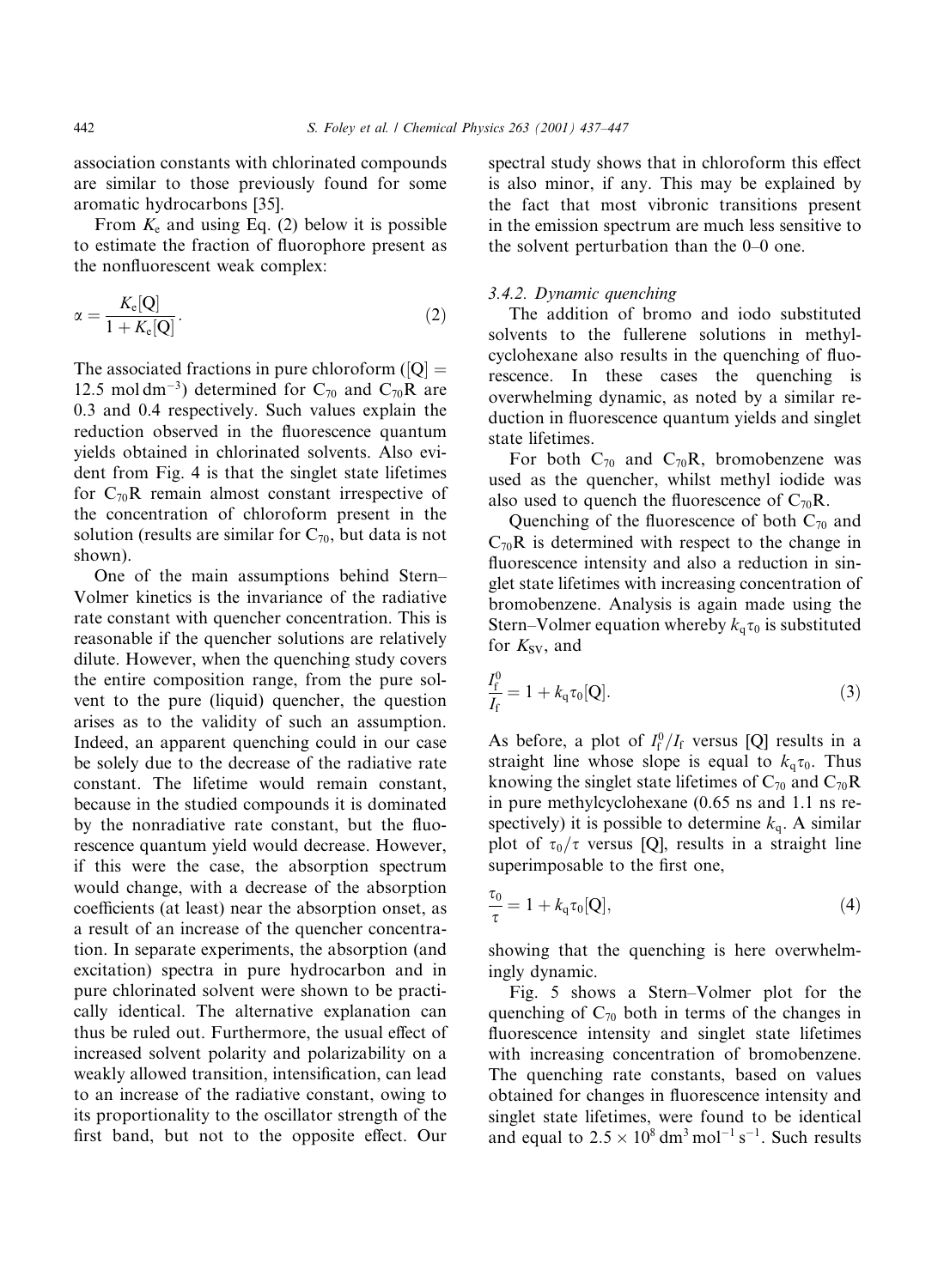

Fig. 5. Stern–Volmer plots for the quenching of  $C_{70}$  fluorescence in methylcyclohexane by bromobenzene:  $(\odot)$  lifetimes ratio  $(\tau_0/\tau)$  and  $(\bullet)$  intensities ratio  $(I_f^0/I_f)$ .

show the good agreement between the rate constants determined by the two methods.

Similar plots based on fluorescence intensity and in singlet state lifetimes (not shown) were obtained using  $C_{70}R$  as the fluorophore, with a common quenching rate constant of  $1.4 \times 10^8$  $dm^3$  mol<sup>-1</sup> s<sup>-1</sup>.

To further demonstrate the order of effectiveness  $I > Br > Cl$  in terms of the ability of such substituted compounds to quench fullerene fluorescence, methyl iodide was used to quench the fluorescence of  $C_{70}R$  in methylcyclohexane. A quenching rate constant of  $9.6 \times 10^8$  dm<sup>3</sup> mol<sup>-1</sup> s<sup>-1</sup> was determined from the Stern-Volmer plot shown in Fig. 6, and is thus significantly higher than that obtained when a brominated compound was used as the quencher. All quenching rate constants observed using both changes in fluorescence quantum yields and changes in singlet state



Fig. 6. Stern-Volmer plot for the quenching of  $C_{70}R$  fluorescence in methylcyclohexane by CH<sub>3</sub>I: ( $\odot$ ) lifetimes ratio  $(\tau_0/\tau)$ .

lifetimes are collected in Tables 3 and 4 and are shown to be in good agreement with each other. It is interesting to note that even for iodinated quenchers the observed values of the quenching rate constants are still one order of magnitude lower than expected for diffusion-controlled quenching  $(9 \times 10^9 \text{ dm}^3 \text{ mol}^{-1} \text{ s}^{-1})$ , this being the reason why a measurable fullerene fluorescence can still be observed in these solvents. Indeed, the Stern-Volmer straight lines obtained for mixtures of methylcyclohexane with brominated or iodinated liquid quenchers smoothly extrapolate to the solution in pure liquid quencher, cf. Figs. 5 and 6. This again indicates that the radiative rate constant is little affected by the solvent. In Tables 3 and 4 the unimolecular intersystem crossing rate constants of the perturbed fullerenes in the 1:1 complexes with the heavy atom quenchers are also given. The Stern-Volmer bimolecular rate

Table 3

Rate constants for the quenching of  $C_{70}$  fluorescence in methylcyclohexane by brominated solvents

| Solvent           | $k_{\rm g}$ /10 <sup>8</sup> dm <sup>3</sup> mol <sup>-1</sup> s <sup>-1</sup> $\phi_{\rm f}$ based | $k_{\rm g}/10^8$ dm <sup>3</sup> mol <sup>-1</sup> s <sup>-1</sup> lifetime<br>based | $k_{\rm{ISC}} / 10^9$ s <sup>-1</sup> |
|-------------------|-----------------------------------------------------------------------------------------------------|--------------------------------------------------------------------------------------|---------------------------------------|
| Methylcyclohexane |                                                                                                     |                                                                                      |                                       |
| Dibromomethane    | 2.1                                                                                                 | 1.7                                                                                  | 1.6 <sup>a</sup>                      |
| <b>Bromoform</b>  | 2.2                                                                                                 | 2.2                                                                                  | 1.7 <sup>a</sup>                      |
| Bromobenzene      |                                                                                                     | 2.5                                                                                  | 1.7 <sup>a</sup>                      |

<sup>a</sup> Value for the perturbed fluorophore, computed using Eq.  $(6)$ .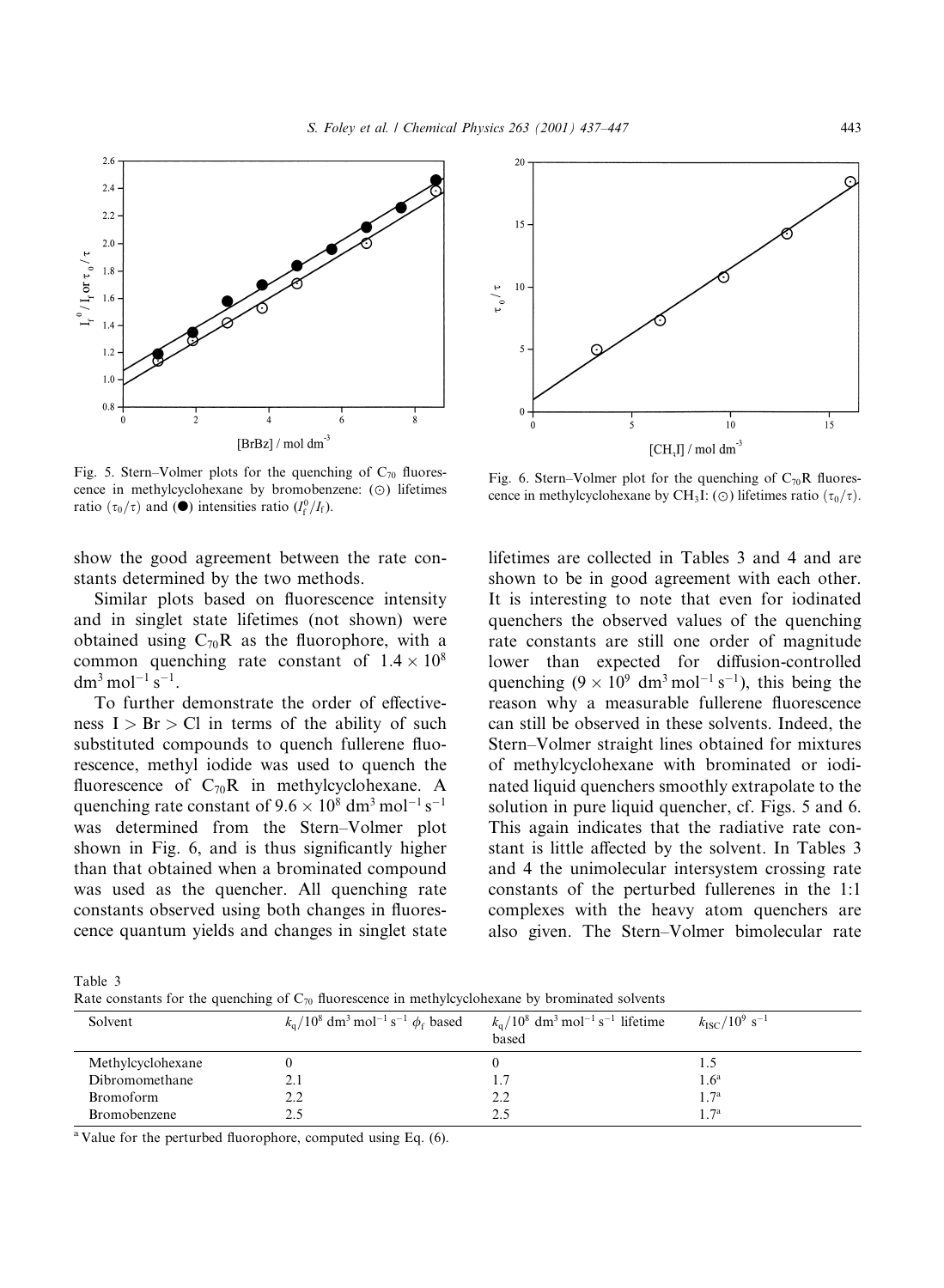Table 4

Rate constants for the quenching of  $C_{70}R$  fluorescence in methylcyclohexane by brominated and iodinated solvents

| Solvent           | $k_q/10^8$ dm <sup>3</sup> mol <sup>-1</sup> s <sup>-1</sup> $\phi_f$ based | $k_q/10^8$ dm <sup>3</sup> mol <sup>-1</sup> s <sup>-1</sup> lifetime<br>based | $k_{\rm{ISC}} / 10^9 \text{ s}^{-1}$ |
|-------------------|-----------------------------------------------------------------------------|--------------------------------------------------------------------------------|--------------------------------------|
| Methylcyclohexane | 0                                                                           | $\theta$                                                                       | 0.91                                 |
| Dibromomethane    | 1.1                                                                         | 1.0                                                                            | 0.99a                                |
| <b>Bromoform</b>  | 1.0                                                                         | 1.4                                                                            | 1.0 <sup>a</sup>                     |
| Bromobenzene      | 1.4                                                                         | 1.4                                                                            | 1.0 <sup>a</sup>                     |
| Methyl iodide     | $\overline{\phantom{a}}$                                                    | 9.6                                                                            | 1.7 <sup>a</sup>                     |
| Ethyl iodide      | $\hspace{0.05cm}$                                                           | 8.2                                                                            | 1.6 <sup>a</sup>                     |
| Iodobenzene       | $\overline{\phantom{a}}$                                                    | 8.3                                                                            | 1.5 <sup>a</sup>                     |

<sup>a</sup> Value for the perturbed fluorophore, computed using Eq.  $(6)$ .

constant  $k_q$  is related to the unimolecular intersystem crossing rate constants by [22]

$$
k_{\rm q} = V_{\rm m} \Delta k_{\rm ISC} \tag{5}
$$

and the intersystem crossing rate constant of the perturbed fluorophore is therefore given by [22]

$$
k_{\rm{ISC}} = k_{\rm{ISC}}^0 + \frac{k_{\rm{q}}}{V_{\rm{m}}} \tag{6}
$$

where

$$
V_{\rm m} = \frac{4}{3}\pi R^3 N_{\rm A} \tag{7}
$$

and  $R$  is the collision distance for quenching (sum of the radii of the fluorophore and quencher),  $N_A$ being Avogadro's constant. For  $C_{70}$  and  $C_{70}R$ , a van der Waals radius of 0.53 nm was used [36]; for halogenated quenchers, the following van der Waals radii [37] were used:  $0.24$  nm for CH<sub>3</sub>I,  $0.25$ nm for  $CH_2Br_2$ , 0.26 nm for  $CH_3CH_2I$ , 0.27 nm for CHB $r_3$ , 0.29 nm for bromobenzene and 0.30 nm for iodobenzene. From the calculated values of  $k_{\text{ISC}}$ , it is seen that the effectiveness of brominated quenchers is smaller than that of iodinated ones, but that in all cases the  $k_{\text{ISC}}$  (computed for a 1:1 fluorophore-quencher complex) are not much larger than those of the unperturbed fluorophores, with a maximum increase of about 100%. However, in concentrated quencher solutions, the probability of statistical complexes with more than one heavy atom quencher is significant [22], and the average  $k_{\text{ISC}}$  is correspondingly increased. The same applies, a fortiori, to the solutions in pure liquid quenchers, cf. Tables 1 and 2, where it can

be observed that the average  $k_{\text{ISC}}$  increases by up to an order of magnitude.

# 3.4.3. Relevance of the quenching results for optical limiting applications

The ideal optical limiter has a normal transmission response below a certain incident light intensity threshold, but above that value the transmitted light intensity remains below a certain level, irrespective of the incident intensity. In fullerenes, and for not too short pulses, the optical limiting properties come from the fact that, within a broad wavelength range, triplet-triplet absorption is much stronger than absorption from the singlet ground state  $[24–26,38]$ . Initial singletsinglet absorption populates the lower triplet states by intersystem crossing. For strong nanosecond (or longer) pulses, the triplet concentration rapidly attained renders the medium much more absorbing well before the end of the pulse. However, for picosecond or femtosecond pulses, there is no time for triplet population build-up, since the reciprocal intersystem crossing rate constant is of the order of hundreds of picoseconds, or even a few nanoseconds (the intrinsic fluorescence lifetime of  $C_{70}$  is  $\approx 650$  ps, and that of monoderivatives is of the order of one nanosecond [23]; Similar values apply to  $C_{60}$  and derivatives). Nonlinear properties are in this case due to singlet-singlet absorption from excited singlet states (mainly  $S_n \leftarrow S_1$ ) and probably also to nonsequential multiphotonic absorption, but the effect is much weaker  $[24–26]$ . In this work, it was observed that in concentrated solutions of heavy atom quenchers, the intersystem crossing rate constant is increased by up to an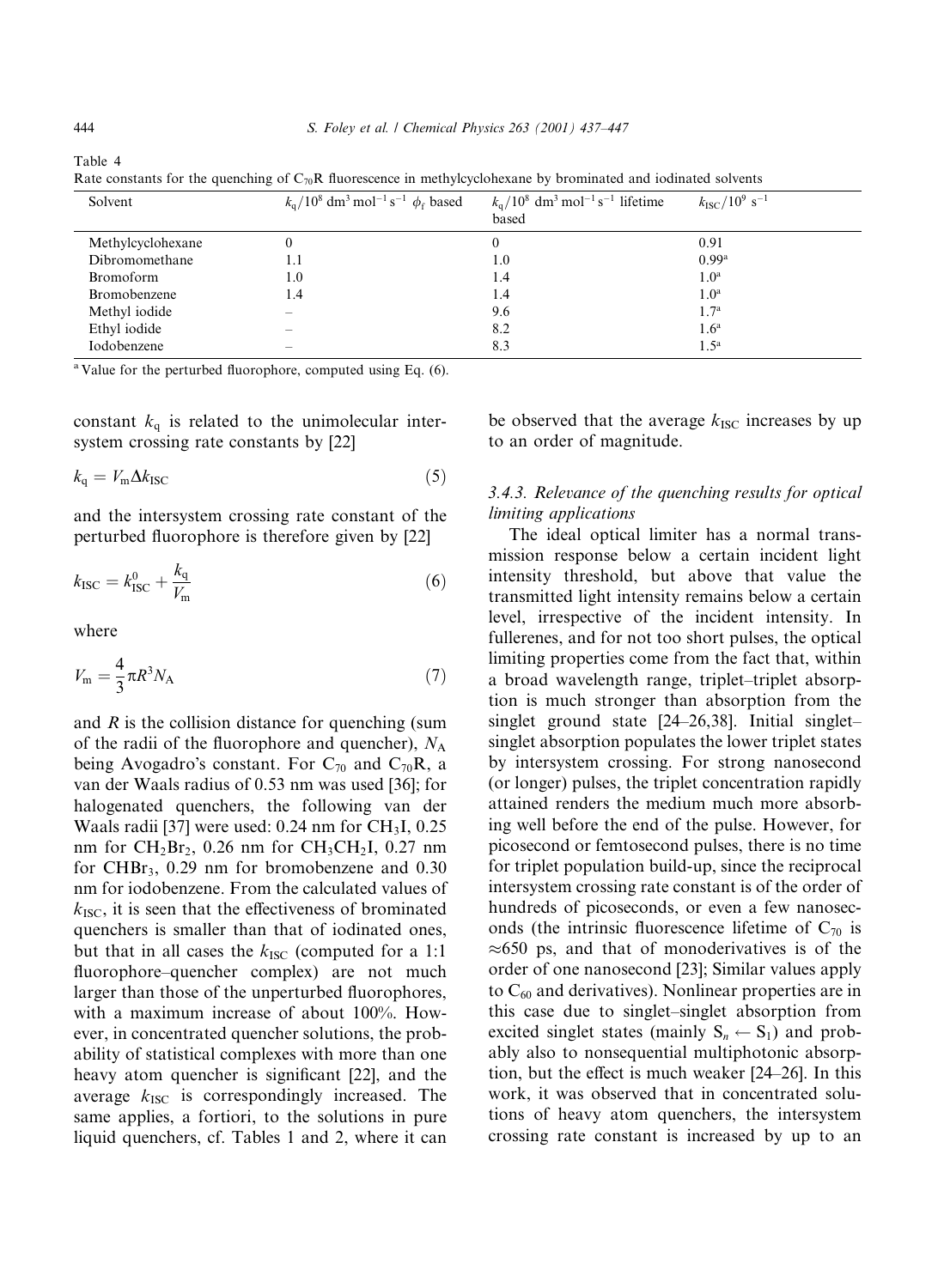order of magnitude. This should help develop fullerenes as ultrafast responding optical limiters, on the basis of significantly reduced average time for intersystem crossing. In the case of  $C_{70}$ , the useful spectral range for this type of application lies in the near infrared, where its  $T-T$  spectrum exhibits a broad absorption band peaking at 970 nm [38]. In the case of  $C_{60}$ , whose useful spectral range covers the visible [38], preliminary results show that the enhancement of the intersystem crossing by the external heavy atom effect is comparable to that of  $C_{70}$ .

## 3.5. Phosphorescence

The phosphorescence spectra of both  $C_{70}$ and  $C_{70}R$  have previously been reported [14,18, 24±26,31,36]. Fig. 7 shows the phosphorescence spectra for  $C_{70}$  in both MT and MTI. The phosphorescence spectrum in MT is in good agreement with previous reports, with peaks at 792, 806, 830, 846 and 884 nm. The introduction of a heavy atom in the form of iodobenzene results in approximately a fivefold increase in the intensity of the band at 806 nm, which also red shifts to 808 nm. The peak at 830 nm remains the same in intensity but blue shifts to 824 nm. Such results are in agreement with previous reports [14,18]. The overall intensity (integrated area) increases by a factor of 2.3. The increase of the phosphorescence yield is mainly due to an increased radiative con-



Fig. 7. Phosphorescence spectra of  $C_{70}$  in MT ( $-$ ) and in MTI (- - -). Instrumental emission band pass was 9 nm.

stant for phosphorescence, since the  $S_1 \rightarrow T_n$  intersystem crossing has a yield already very close to one in the absence of a heavy atom effect. The measured phosphorescence lifetime at 77 K is, in MT, 42 ms, again in good agreement with previous reports [39-41]. Upon addition of iodobenzene (MTI), the phosphorescence lifetime decreases to 3.0 ms, showing that the rate constant for  $T_1 \rightarrow S_0$ intersystem crossing is also increased by the heavy atom effect. The monoadduct of  $C_{70}$  shows only one emission band at 854 nm in a solution of MT, Fig. 8. The phosphorescence lifetime is 6.2 ms (Table 5). Upon addition of iodobenzene there is not only a reduction in intensity at 854 nm, but also the emergence of two new peaks at 808 nm and 830 nm. The overall intensity (integrated area) remains almost constant, increasing by a factor of 1.3. In pure iodobenzene, the 854 nm band completely disappears. In MTI the phosphorescence lifetime is 1.5 ms, half of the value for  $C_{70}$  under identical conditions. In this case, the combined



Fig. 8. Phosphorescence spectra of  $C_{70}R$  in MT (--) and in MTI (- - -). Instrumental emission band pass was 9 nm.

Table 5 Phosphorescence lifetimes in ms, at 77 K

|                   | MT <sup>a</sup> | MTI <sup>b</sup> |
|-------------------|-----------------|------------------|
| $\mathrm{C}_{70}$ | $42 + 4$        | $3.0 \pm 0.2$    |
| $C_{70}R$         | $6.2 \pm 0.6$   | $1.5 \pm 0.1$    |

<sup>a</sup> Methylcyclohexane-toluene (7:2,  $v/v$ ). bMT + 10%  $v/v$  iodobenzene.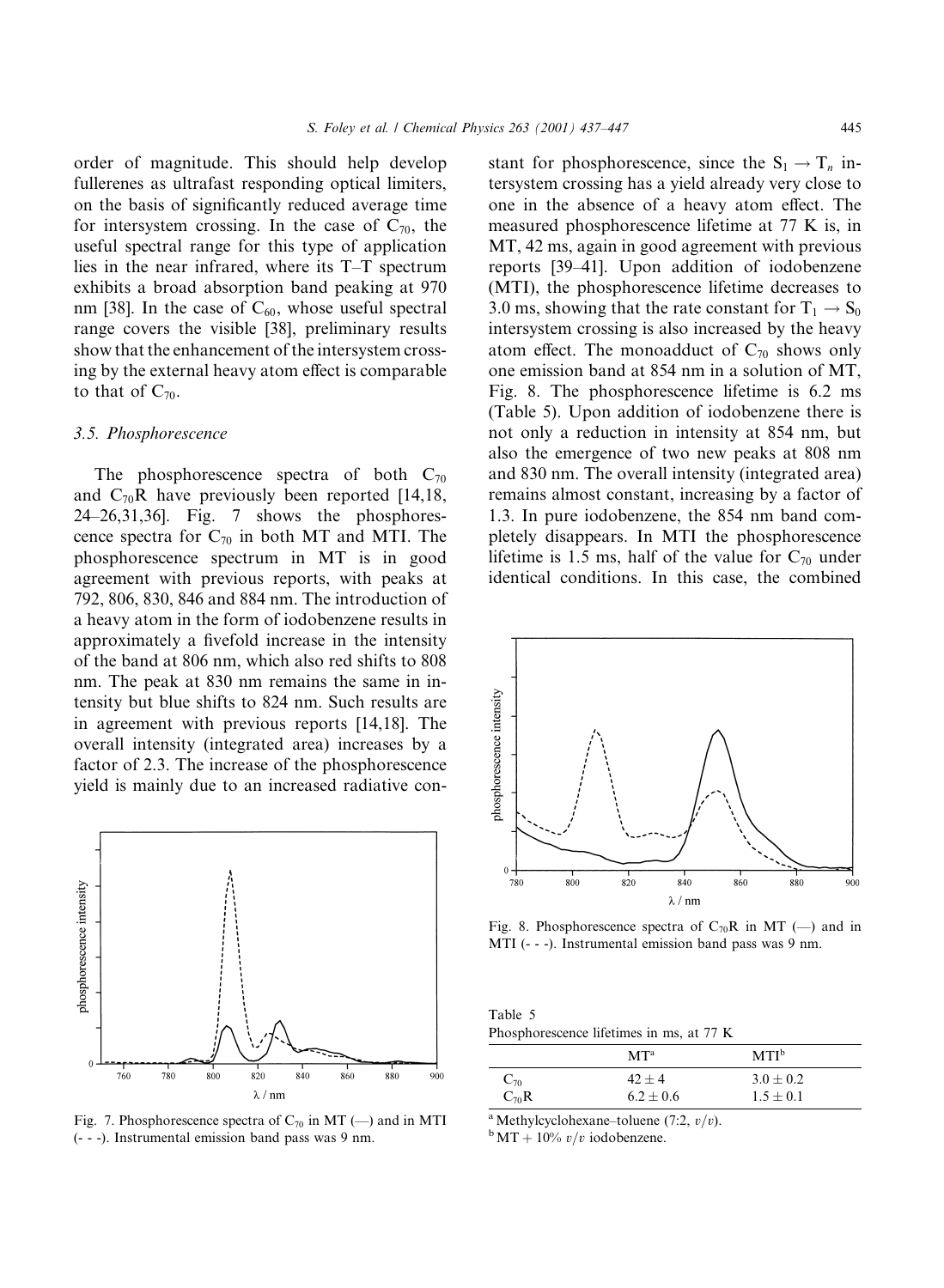effect of  $S_1 \rightarrow T_n$  enhanced intersystem crossing and increased radiative constant for phosphorescence is compensated by the increase in the rate constant for  $T_1 \rightarrow S_0$  intersystem crossing owing to the heavy atom effect, and the phosphorescence quantum yield remains almost constant. The observed spectral changes in both molecules may be due to effects similar to those operating in the singlet states, but further study is required.

#### 4. Conclusions

The fluorescence spectra, quantum yields and lifetimes of  $C_{70}$  and a pseudo-dihydro derivative  $(C_{70}R)$  have been measured in a wide range of solvents at room temperature. Phosphorescence spectra and phosphorescence lifetimes were also measured at low temperature. It is found that the fluorescence of  $C_{70}$  and of  $C_{70}R$  are subject to quenching by halogenated compounds. Chlorinated compounds produce static quenching, attributed to weak nonfluorescent complex formation, whilst brominated and iodinated compounds originate dynamic quenching due to the external heavy atom effect. The efficiency of quenching follows the order  $I > Br \gg Cl$ . The external heavy atom effect is clearly displayed at 77 K in the presence of iodobenzene:  $S_1 \rightarrow T_n$  and  $T_1 \rightarrow S_0$  intersystem crossing processes are enhanced, the same effect being observed for the radiative constant for phosphorescence. The relative magnitude of the effects produces a slight increase of the phosphorescence quantum yield in both fullerenes, in spite of a marked phosphorescence lifetime decrease. The unimolecular intersystem crossing constant of the perturbed fluorophore in the fluorophore-quencher complex is evaluated via an original method from the bimolecular quenching constants.

In this work, it was observed that in concentrated solutions of heavy atom quenchers, the intersystem crossing rate constant is increased by up to an order of magnitude. This provides the possibility of further developing fullerenes as efficient ultrafast responding optical limiters, in cases where the triplet quantum yield is close to unity.

#### Acknowledgements

This work was supported by the TMR program of European Union (research network contract ERB FMRX-CT 98-0192 DG 12-DLCL) and by the program Praxis XXI (contract PCEX/P/ QUIM/106/96, FCT, Portugal).

#### References

- [1] F. Perrin, J. Physique 7 (1926) 390.
- [2] F. Perrin, J. Chim. Physique 25 (1928) 531.
- [3] F. Perrin, Fluorescence, Hermann, Paris, 1931.
- [4] D.S. McClure, J. Chem. Phys. 17 (1949) 905.
- [5] M. Kasha, J. Chem. Phys. 20 (1952) 71.
- [6] S.P. McGlynn, R. Sunseri, N. Christodouleas, J. Chem. Phys. 37 (1962) 1818.
- [7] T. Medinger, F. Wilkinson, Trans. Faraday Soc. 61 (1965) 620.
- [8] S.K. Lower, M.A. El-Sayed, Chem. Rev. 66 (1966) 199.
- [9] A.R. Horrocks, F. Wilkinson, Proc. Roy. Soc. Lond. A 306 (1968) 257.
- [10] H. Dreeskamp, J. Pabst, Chem. Phys. Lett. 61 (1979) 262.
- [11] R.S. Davidson, R. Bonneau, J. Joussot-Dubien, K.R. Trethewey, Chem. Phys. Lett. 74 (1980) 318.
- [12] M.A. Morgan, G.C. Pimentel, J. Phys. Chem. 93 (1989) 3056.
- [13] J.M.G. Martinho, J. Phys. Chem. 93 (1989) 6687.
- [14] Y. Zeng, L. Biczok, H. Linschitz, J. Phys. Chem. 96 (1992) 5237.
- [15] G. Basu, K.M. Kubasic, D. Anglos, J. Phys. Chem. 97 (1993) 3956.
- [16] B.F. Minaev, S. Knuts, H. Agren, Chem. Phys. 181 (1994) 15.
- [17] T.-S. Kim, Y.S. Choi, K. Yoshihara, Chem. Phys. Lett. 247 (1995) 541.
- [18] S.M. Argentine, K.T. Kotz, A.H. Francis, J. Am. Chem. Soc. 117 (1995) 11762.
- [19] M. Maeda, U. Graf, S. Hirayama, Chem. Phys. Lett. 257 (1996) 175.
- [20] N.J. Turro, Modern Molecular Photochemistry, Benjamin, Menlo Park, CA, 1978.
- [21] J.B. Birks, Photophysics of Aromatic Molecules, Wiley, New York, 1970.
- [22] M.N. Berberan-Santos, Phys. Chem. Commun. (2000) 5.
- [23] S. Foley, M.N. Berberan-Santos, A. Fedorov, D.J. McGarvey, C. Santos, B. Gigante, J. Phys. Chem. A 103 (1999) 8173.
- [24] F. Henari, J. Callaghan, H. Stiel, W. Blau, D.J. Cardin, Chem. Phys. Lett. 199 (1992) 144.
- [25] T.-H. Wei, T.-H. Huang, T.-T. Wu, P.-C. Tsai, M.-S. Lin, Chem. Phys. Lett. 318 (2000) 53.